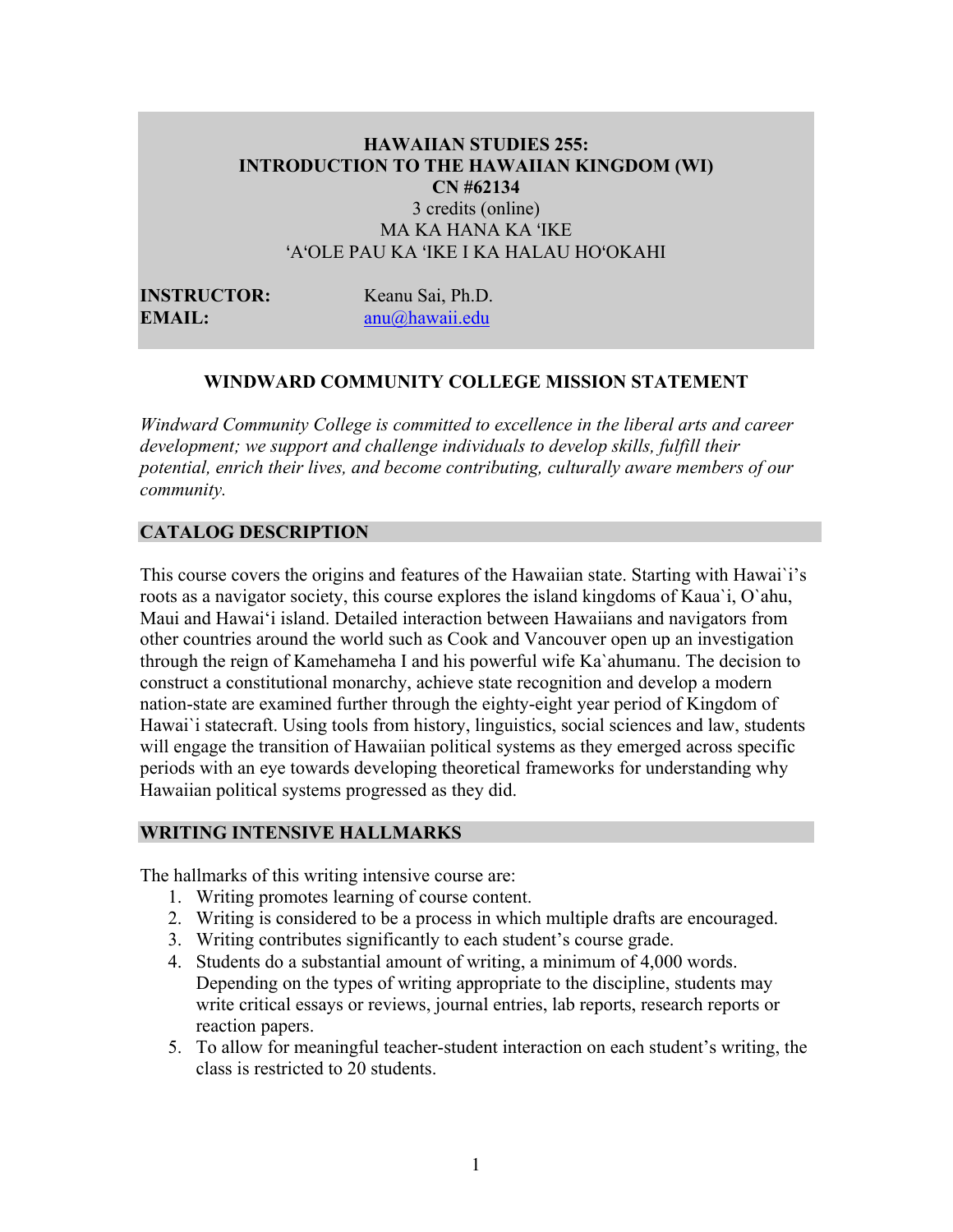# **STUDENT LEARNING OUTCOMES**

The student learning outcomes for the course are:

- 1. The student will be able to identify and analyze key narratives, historical figures and events in the discovery and settlement of the Hawaiian Islands.
- 2. The student will be able to identify and analyze key historical figures and events in the formation and development of the Hawaiian nation and state through the  $19<sup>th</sup>$  century.
- 3. The student will be able to describe and analyze the historical interaction between Hawaiian and European values, ideas and technology as they relate to political systems.

# **COURSE TASKS AND ASSIGNMENTS**

# **METHODOLOGY:**

Students will be expected to complete the required readings and submit three "Review and Comment" assignments as noted in the course schedule. Grading is based on (20%) class participation and attendance, (30%) review and comment papers, and (50%) final paper. The class will be conducted in a seminar format and participation is required.

# **CONFERENCE:**

Students will meet with the instructor at least once (1) throughout the semester. The student may schedule additional conferences should they feel the need to meet with the instructor. For students off island conference can be made by phone.

# **WRITING ASSIGNMENTS**:

"Review and Comment" assignments must be 4 pages in length and double-spaced with Chicago Style footnotes. Final papers will be 8 pages and double-spaced with Chicago Style footnotes. The total numbers of pages for the semester are 16 pages.

The Final paper should include:

- 1. Introduction. In the introduction you will provide some basic background on the topic you chose to write about and why it is important and interesting to you.
- 2. Thesis Statement. You'll need to provide a claim or argument that you want to assert as well as a basic outline of your paper. Example: "In this article, I will elaborate on the Larsen case and the actions taken by the parties since the Arbitral Award. I will then expound on the status of Hawai`i as a legal person and subject of international law, which firmly rests upon four fundamental elements: first, recognition of Hawai`i as an independent State; second, U.S. violation of Hawaiian State sovereignty on January 16, 1893; third, U.S. violation of Hawaiian neutrality during the Spanish-American War, 1898; and, fourth, U.S. violation of the International Law of Occupation to date. All four elements attribute to the continuity of the Hawaiian Kingdom as an independent State and provides the basis for the present legal dispute with the United States of America concerning the rights of Larsen––a Hawaiian national."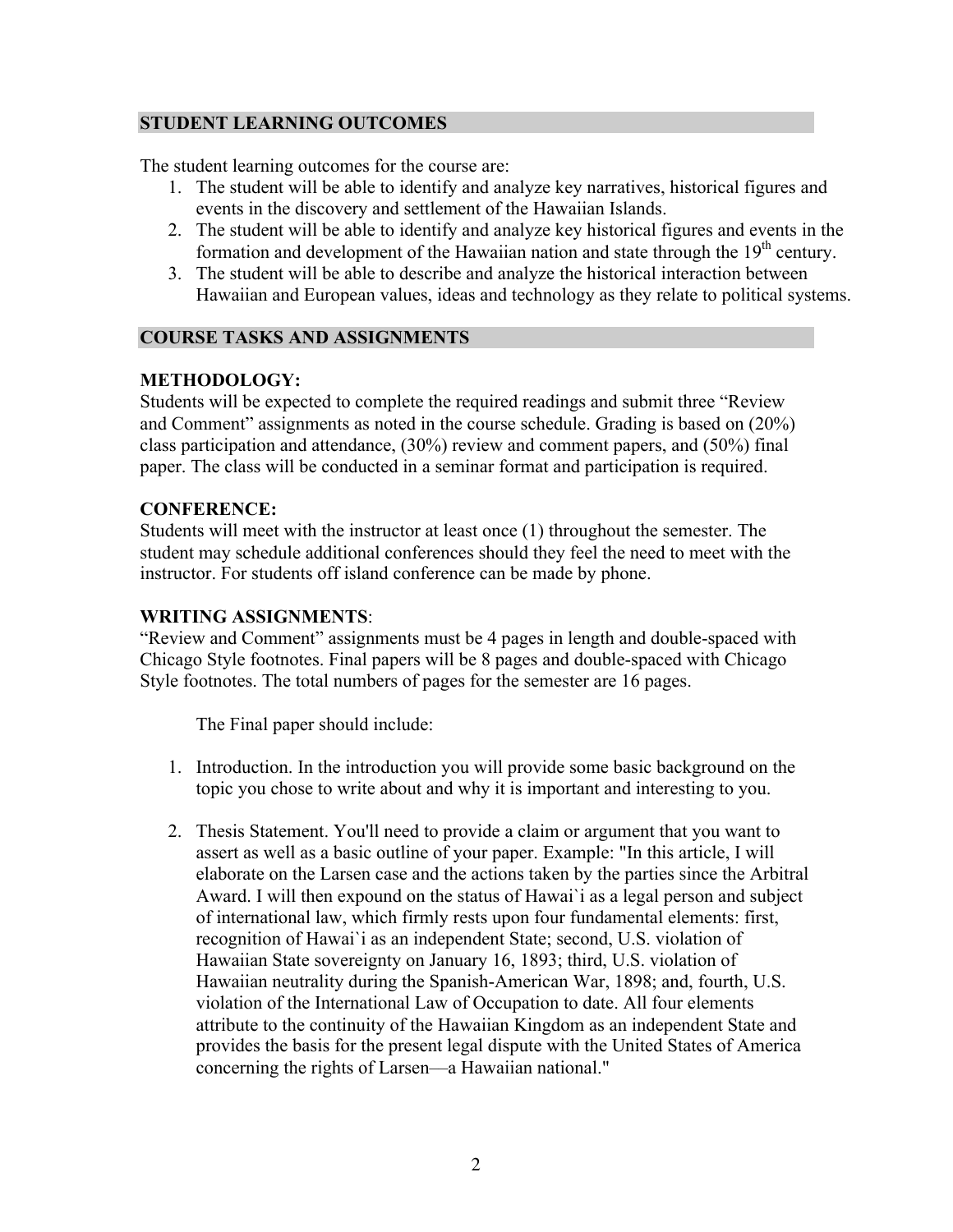- 3. Evidence & Discussion. Provide a logical and coherent discussion of your topic and cite sources.
- 4. Conclusion. Reiterate the significance of your argument and explain the relevancy of your argument in contemporary Hawai'i.

# **LEARNING RESOURCES**

# **Texts**

- Dr. Keanu Sai, "Ua Mau Ke Ea (Sovereignty Endures): An Overview of the Political and Legal History of the Hawaiian Islands," Pu'a Foundation, Honolulu, 2011.  $($55.00 + $5.00$  shipping & handling). The package includes the book and the accompanying DVD. Go online at: http://www.puafoundation.org/product/ua-mauke-ea-sovereignty-endures-textbook/.
- David Keanu Sai, *Larsen Case: Lance Larsen vs. Hawaiian Kingdom*, Hochi, Honolulu (2003), accessible on Laulima

# **Articles**

- *Programme for Patriotic Exercises in the Public Schools*, Territory of Hawai'i Department of Public Instruction, 2-14 (1906), accessible on Laulima.
- "Hawai'i's Lesson to Headstrong California," William Inglis, Harper's Weekly, 226- 228 (1907), accessible on Laulima.
- "The Color of Nationality: Continuities and Discontinuities of Citizenship in Hawai'i," Doctoral Dissertation, Dr. Willy Kauai (2014), accessible on Laulima.
- "The Continuity of the Hawaiian State and the Legitimacy of the *acting* Government of the Hawaiian Kingdom," *Brief*, Dr. Keanu Sai (2012), accessible on Laulima.
- "Ka Hoku o Osiania: Promoting the Hawaiian Kingdom as a Model for Political Transformation in Nineteenth-Century Oceania," Dr. Lorenz Gonschor, *Agents of Transcultuation* (2013), accessible on Laulima.
- "This is not America: The Acting Government of the Hawaiian Kingdom Goes Global with Legal Challenges to End Occupation," Dennis Riches, 1 *Center for Glocal Studies* 81-130 (2015), accessible on Laulima.

# **COURSE EXPECTATIONS**

Respect the class as a learning environment by:

- Positive engagement in discussions.
- Use of appropriate language.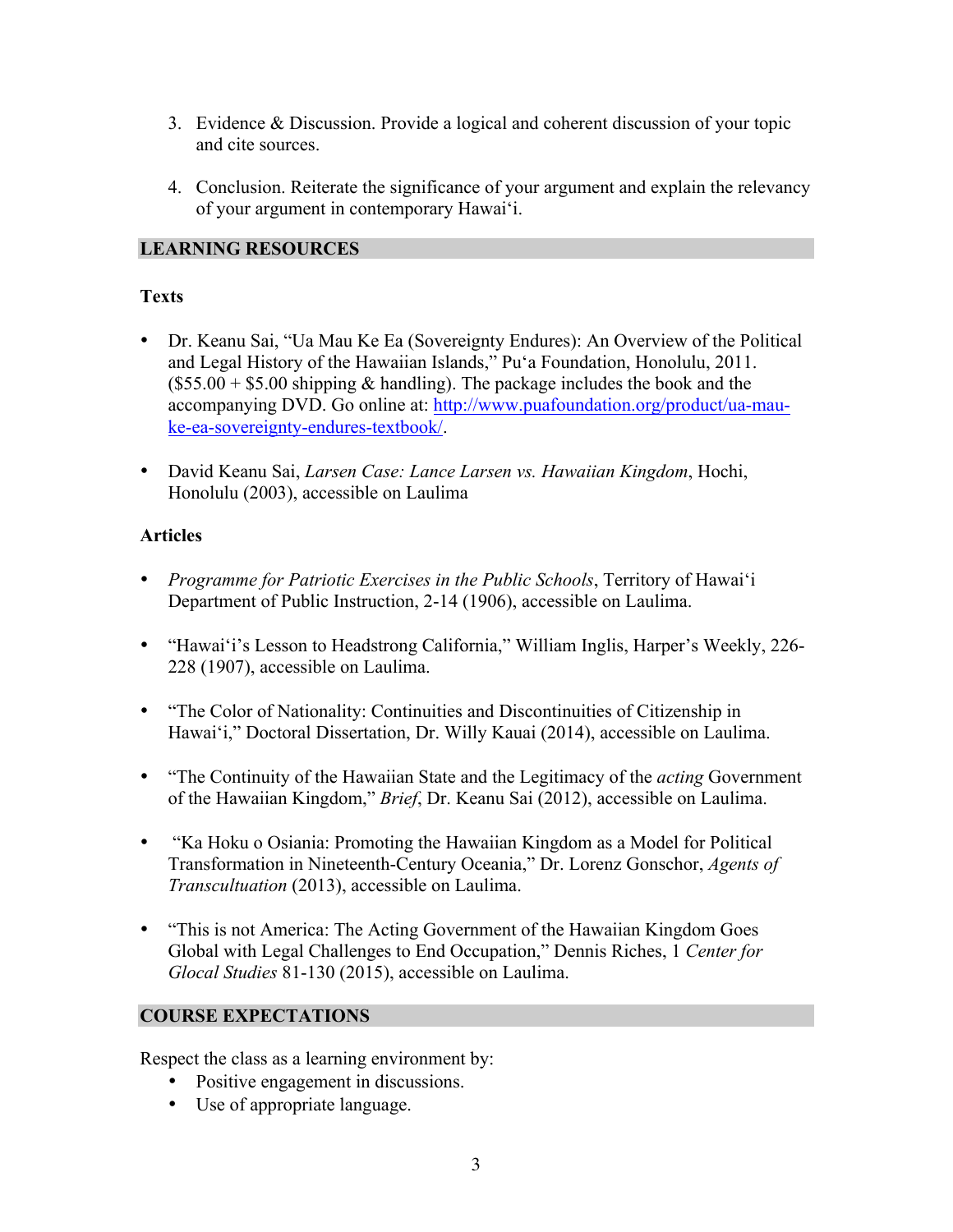- Respecting the opinion and experiences of others*.*
- Conferences with the instructor are mandatory.

# **COURSE SCHEDULE**

# **Week #1 (Jan. 10 – 17)**—*Introduction to the course, expectations and format writing*

• Post Comment on Laulima discussion board

# **Week #2 (Jan. 17 – 24)**—*The Hawaiian Kingdom*

- WATCH ONLINE: "1893 Executive Agreements & Profound Impacts Today," https://vimeo.com/70049401.
- Post Comment on Laulima discussion board

# **Week #3 (Jan. 24 – 31)**—*Evolution of Absolute Authority (Part I)*

- READ: Pages 9-37, UA MAU KE EA: Sovereignty Endures, Dr. Keanu Sai (2011)
- Post Comment on Laulima discussion board

# **Week #4 (Jan. 31 – Feb. 7)**—*Government Reform (Part II)*

- READ: Pages 45-65, UA MAU KE EA: Sovereignty Endures, Dr. Keanu Sai (2011)
- **Feb. 7—Review and Comment due**

# **Week #5 (Feb. 7 – 14)**—*Hawaiian Diplomacy in the 19th century*

- READ: "Ka Hoku o Osiania: Promoting the Hawaiian Kingdom as a Model for Political Transformation in Nineteenth-Century Oceania" Gonschor (2013)
- WATCH ONLINE**:** Interview with Lorenz Gonschor online at: http://vimeo.com/101779537.
- Post Comment on Laulima discussion board

# **Week #6 (Feb. 14 – 21)**—*United States Seizure of the Hawaiian Islands (Part III)*

- READ: Pages 73-95, UA MAU KE EA: Sovereignty Endures, Dr. Keanu Sai (2011)
- WATCH ONLINE: "New Research in Hawaiian History: Christianity," https://vimeo.com/98727591
- Post Comment on Laulima discussion board

# **Week #7 (Feb. 21 – 28)**—*Occupation of the Hawaiian Kingdom (Part IV)*

- READ: Pages 103-127, UA MAU KE EA: Sovereignty Endures, Dr. Keanu Sai (2011); Territory of Hawai'i Department of Public Instruction, *Programme for Patriotic Exercises in the Public Schools*, 2-14 (1906); "Hawai'i's Lesson to Headstrong California," William Inglis, Harper's Weekly, 226-228 (1907)
- Post Comment on Laulima discussion board